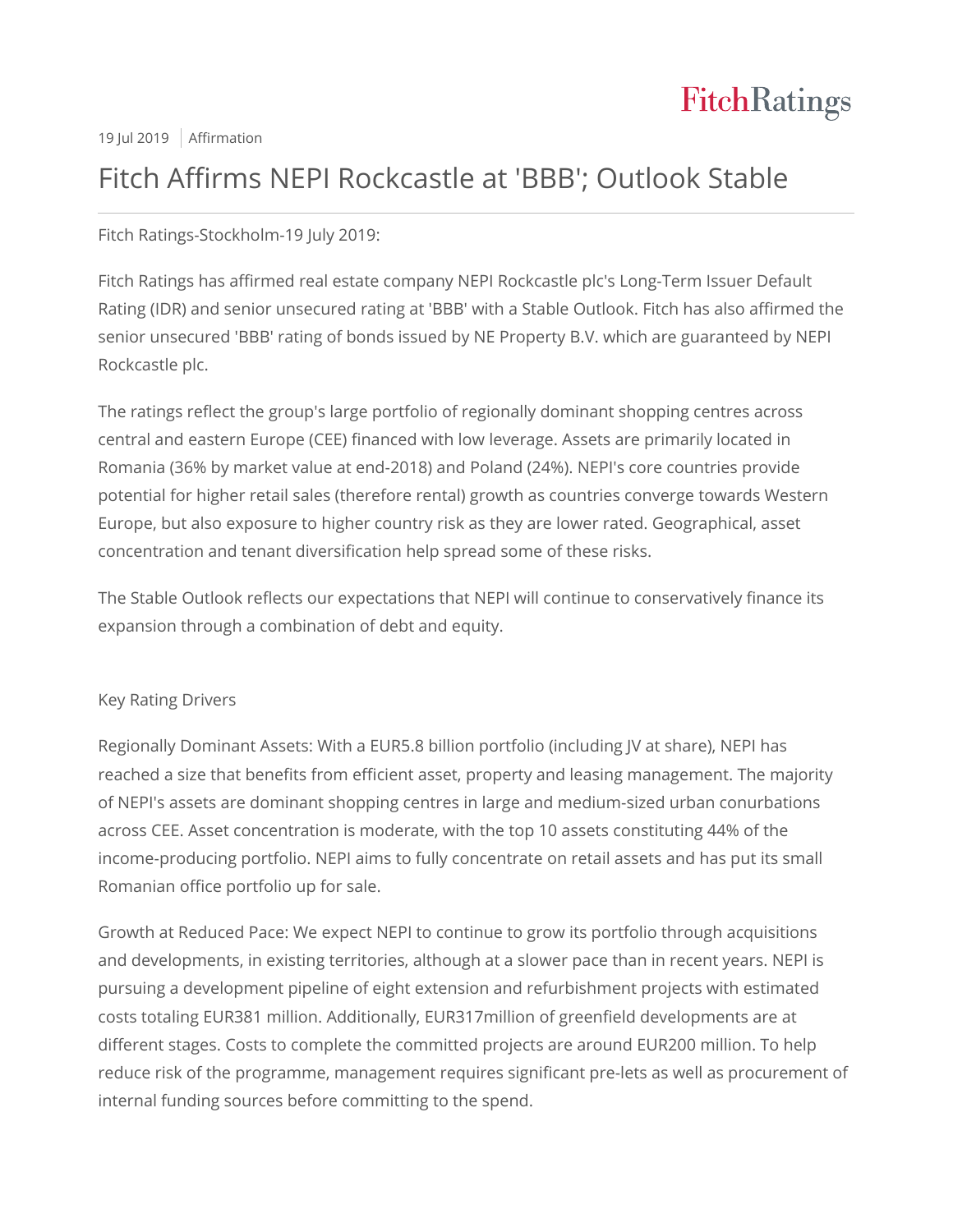Wide Geographical Footprint: NEPI's portfolio is spread across nine countries in CEE, which is a high number compared with most Fitch-rated property companies. However, the majority of assets are concentrated in Romania and Poland (totaling 60% of the portfolio) with a further 28% evenly spread across Hungary, Bulgaria and Slovakia. NEPI's growing portfolio is reducing its concentration to Romania (one of the lower rated countries in its portfolio). NEPI's exposure to low investment grade countries (or lower in the case of Serbia) highlights a higher risk profile than other Fitch-rated peers.

Strong Financial Profile: NEPI's financial policy is prudent with a target LTV of 35%. Management has adhered to its target despite the portfolio expansion and used equity issuance and scrip dividends to preserve the group's metrics. Net debt to EBITDA is expected to increase slightly in 2019 to 6.5x due to acquisition and capex. However, Fitch forecasts this leverage ratio will return to 6.2x in 2020. The average debt maturity is shorter than investment grade peers at around four years after its recent bond issuance. The Fitch-defined LTV was 35% at end-2018 (Fitch's calculation includes only investment property).

Maintained Access to Capital Markets: NEPI has maintained its capital market access despite earlier market turbulence around its share and bond pricing. South Africa's financial regulator FSCA completed its investigations in May 2019 and found the allegations made by Viceroy Research regarding NEPI's accounting to be without substance. NEPI subsequently issued EUR500 million of bonds with a four-year maturity.

Robust Operational Metrics: The rapid expansion in recent years has not impacted NEPI's operational performance. The shopping centre portfolio exhibits low vacancy (EPRA: 2.8%), increasing sales per sq. m (5.7% like-for-like growth in 2018) and low occupancy costs (11.9%). The tenant mix is granular with the top 10 tenants (22% of total rents) well-known global or regional brands skewed towards fashion retailers. The weighted average lease length is stable at around four years, which is comparable with other CEE peers, and affords both the landlord and tenant some flexibility, given the very dynamic retail environment.

Retail Transformation Underway: As a retail landlord the group is potentially exposed to negative trends already seen in some Western European retail markets, especially in the UK. CEE e-commerce penetration is increasing, albeit from a low base and significantly below the penetration in UK or other Western European countries. Robust retail sales growth helps limit the impact of an increasing proportion of online sales. These factors give CEE landlords time to learn from the experience of their western counterparts in how to deal with the new retail landscape. NEPI's strategy is to create dominant destination centres that embrace the customer experience in preparation for likely retail transformation.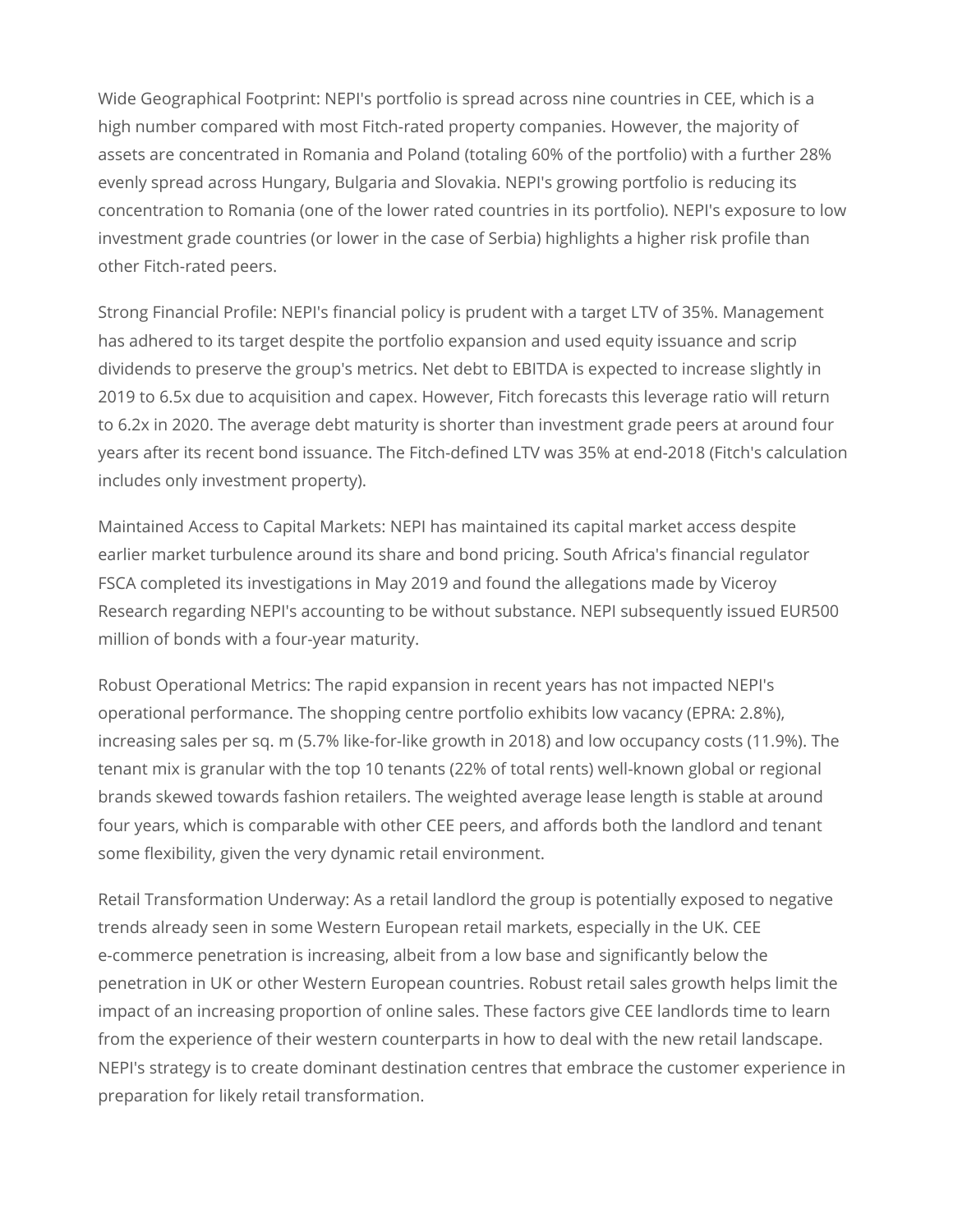Currency Risk: NEPI's leases and debt are euro-denominated, while in the majority of NEPI's jurisdictions tenants generate revenue in local currency. This type of setup is standard in CEE real estate markets. Nevertheless, a sharp substantial depreciation of the local currency can weaken tenants' profitability and their ability to meet euro-denominated rent obligations. The negative effect from NEPI's perspective could be amplified as currency markets in the region share some element of contagion risk. However, the various currencies in the portfolio have been stable against the euro for some time

### Derivation Summary

NEPI's portfolio of EUR5.8 billion spread across nine countries in CEE is larger and more geographically diversified than fellow CEE peers such as Atrium European Real Estate Limited's (BBB/Stable) EUR2.8 billion portfolio and the EUR2.4 billion office-focused portfolio held by Globalworth (BBB-/Stable).

NEPI's conservative financial profile is demonstrated by its low (Fitch-calculated) LTV of 35%. Its end-2018 net debt to EBITDA at 6.3x is also a reflection of owning higher income-yielding assets. The resultant financial profile is stronger than Atrium's and Globalworth's. However, the majority of Atrium's assets are located in countries rated 'A-' and above, whereas the lower average country risk rating of NEPI's exposure more resembles that of Globalworth.

Western European peers like Hammerson (BBB/Stable) or British Land plc (A-/Stable) have assets located in the more mature Western European markets where income yields are tighter, thus their resultant financial metrics are not directly comparable with CEE entities.

#### Key Assumptions

Fitch's Key Assumptions Within Our Rating Case for the Issuer

- New rental income coming on-stream through developments and acquisitions is accounted on a 12-month basis in given year

- Aggregated acquisitions and capex of around EUR1.2 billion over the next four years
- Divestment of the Romanian office portfolio to be completed in 2019
- Listed securities portfolio sold down by the end of 2020
- No equity issuance during the forecast period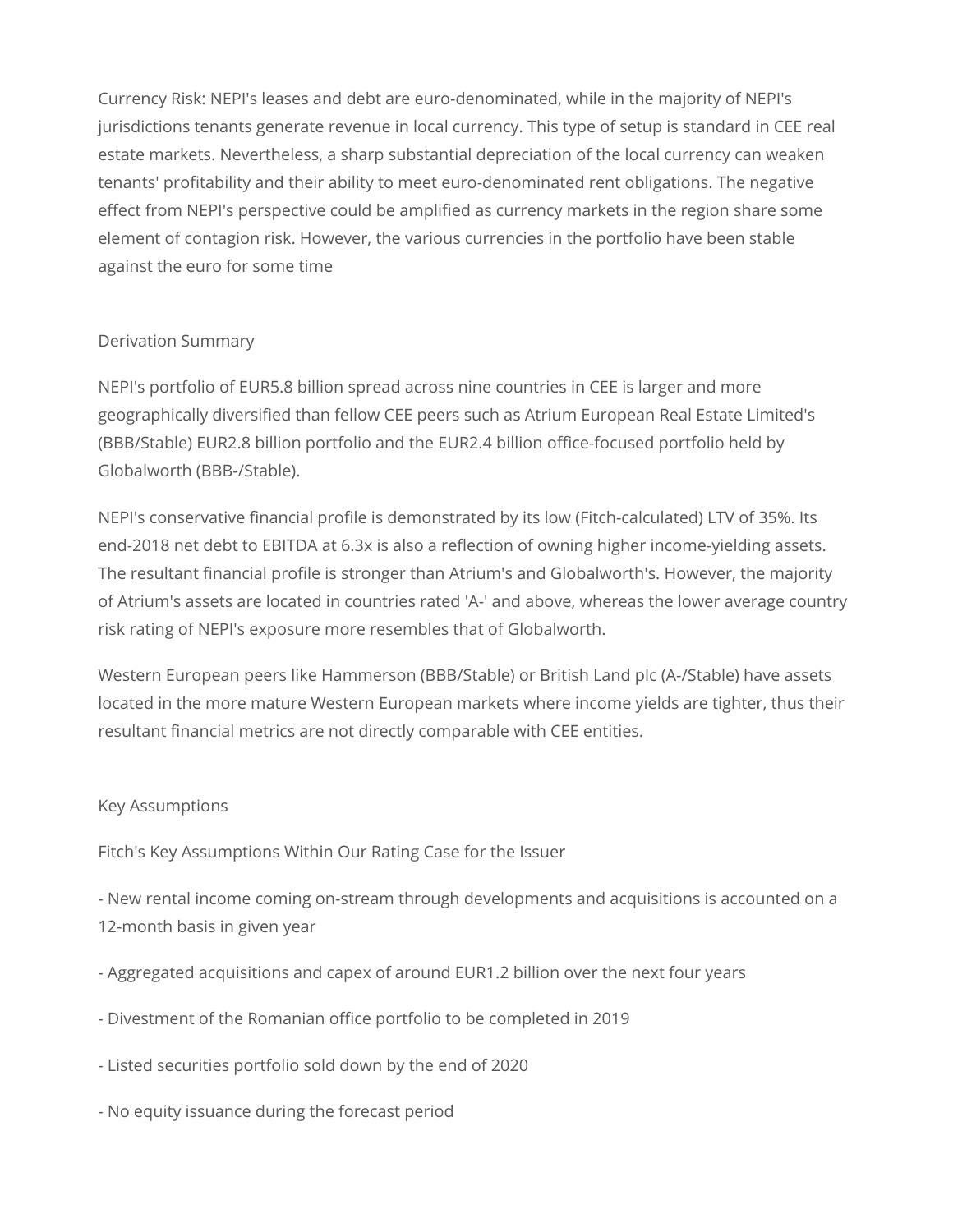#### RATING SENSITIVITIES

Developments That May, Individually or Collectively, Lead to Positive Rating Action

- Continuing the expansion and positive geographical diversification of the portfolio, while maintaining similar occupancy rates, current conservative financial profile, and like-for-like rental growth

- Proportional increase to higher-rated countries in the portfolio, either through expansion or through upgrades

- Net debt to EBITDA below 7.0x on a sustained basis

- Average debt maturity no shorter than five years

Developments That May, Individually or Collectively, Lead to Negative Rating Action

- Material expansion into new or existing non-investment-grade countries

- Significant deterioration of operating metrics on a sustained basis, such as higher vacancies

- Increase in leverage with such metrics as LTV (adjusted net debt/investment properties) consistently exceeding 45% or net debt to EBITDA surpassing 8.0x on a sustained basis

- A liquidity score below 1.25x on a sustained basis

#### Liquidity and Debt Structure

Adequate Liquidity, Active Debt Management: At end-2018 NEPI had EUR90 million readily available cash and EUR236 million of available revolving credit facilities (RCF) with three banks compared with EUR265 million maturities in 2019. During 1H19 NEPI refinanced short-term bank loans and issued a EUR500 million bond with a 2023 maturity. NEPI's resultant liquidity score is now comfortably above 1x pro forma for the refinancing (end-2018: 0.8x)

Sources of Information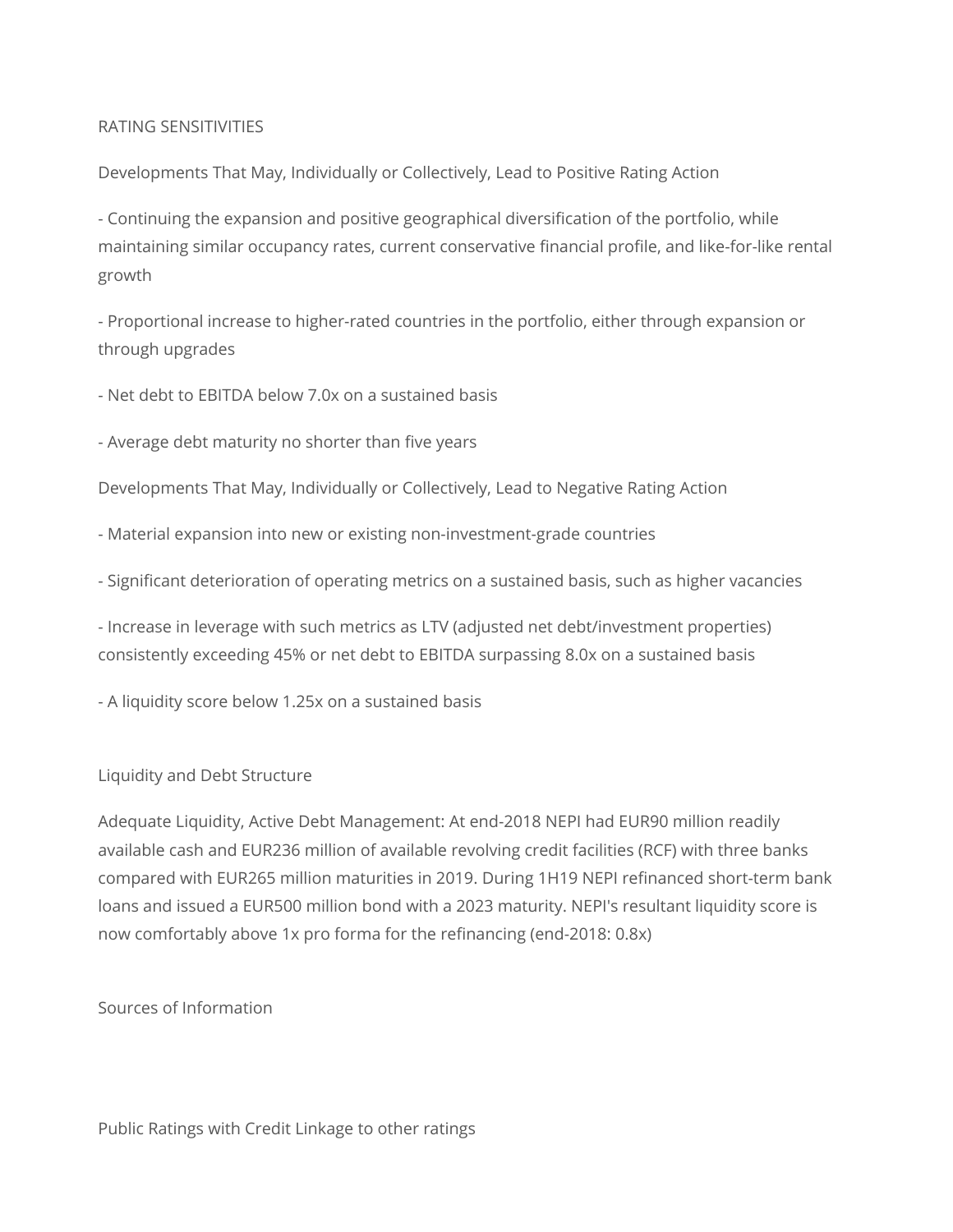NEPI Rockcastle plc; Long Term Issuer Default Rating; Affirmed; BBB; RO:Sta ----senior unsecured; Long Term Rating; Affirmed; BBB NE Property B.V. ----senior unsecured; Long Term Rating; Affirmed; BBB

Contacts: Primary Rating Analyst Fredric Liljestrand, Director +46 85510 9441 Fitch Ratings Espana S.A.U. (Spain) Nordic Region Filial Kungsgatan 8 Stockholm 111 43

Secondary Rating Analyst Pawel Jagiello, Associate Director +48 22 330 6707 Fitch Polska SA Krolewska 16, 00-103 Warsaw

Committee Chairperson John Hatton, Managing Director +44 20 3530 1061

Media Relations: Adrian Simpson, London, Tel: +44 20 3530 1010, Email: adrian.simpson@thefitchgroup.com

Additional information is available on www.fitchratings.com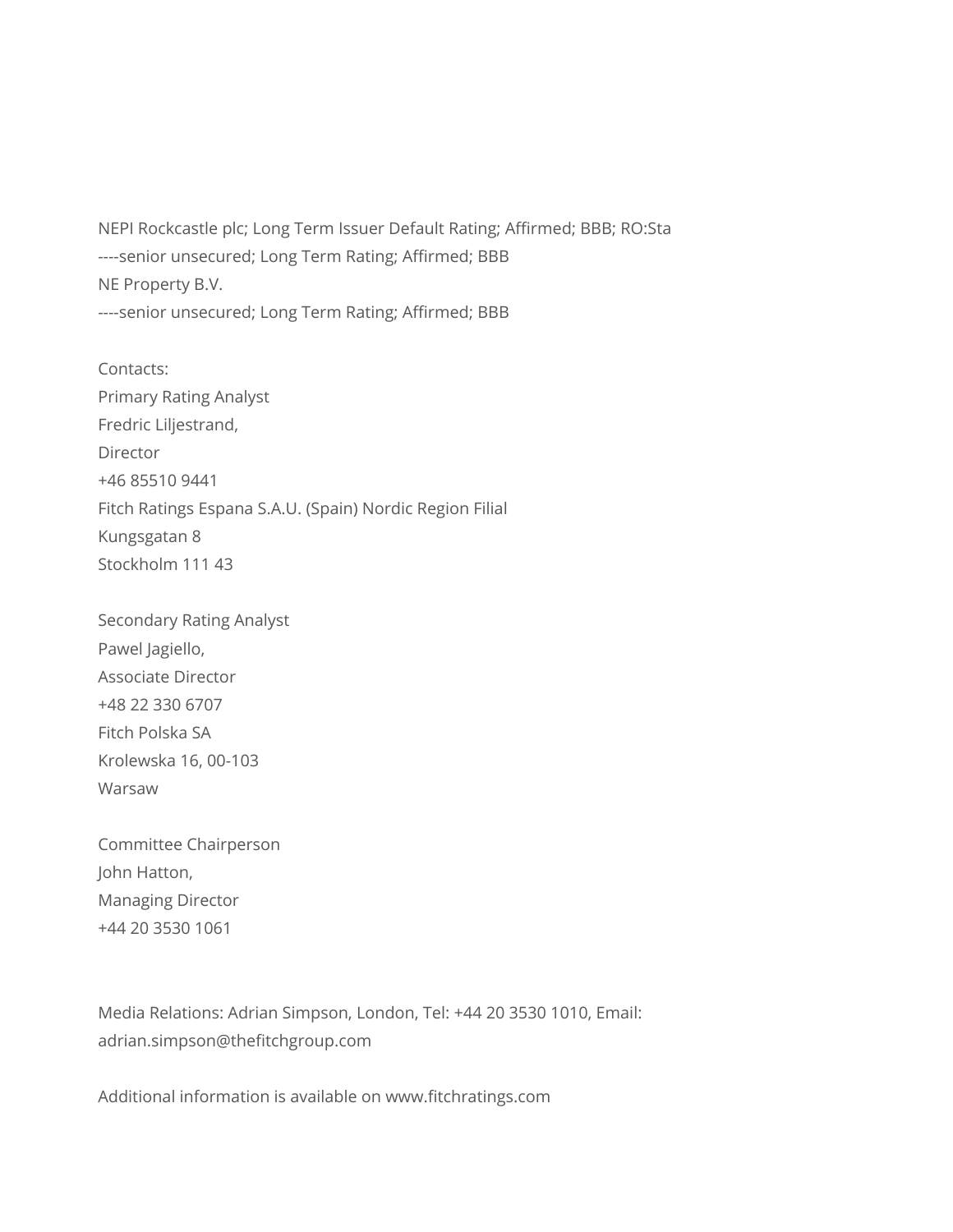## **Applicable Criteria** [Corporate Rating Criteria \(pub. 19 Feb 2019\)](/app.fitchconnect.com/search/research/article/RPT_10062582) [Corporates Notching and Recovery Ratings Criteria \(pub. 23 Mar 2018\)](/app.fitchconnect.com/search/research/article/RPT_10024585)

### **Additional Disclosures**

[Dodd-Frank Rating Information Disclosure Form](https://www.fitchratings.com/site/dodd-frank-disclosure/10083052) [Solicitation Status](https://www.fitchratings.com/site/pr/10083052#solicitation) [Endorsement Policy](https://www.fitchratings.com/regulatory)

ALL FITCH CREDIT RATINGS ARE SUBJECT TO CERTAIN LIMITATIONS AND DISCLAIMERS. PLEASE READ THESE LIMITATIONS AND DISCLAIMERS BY FOLLOWING THIS LINK: [HTTPS://WWW.FITCHRATINGS.COM/UNDERSTANDINGCREDITRATINGS.](https://www.fitchratings.com/UNDERSTANDINGCREDITRATINGS) IN ADDITION, RATING DEFINITIONS AND THE TERMS OF USE OF SUCH RATINGS ARE AVAILABLE ON THE AGENCY'S PUBLIC WEB SITE AT [WWW.FITCHRATINGS.COM.](https://www.fitchratings.com/site/home) PUBLISHED RATINGS, CRITERIA, AND METHODOLOGIES ARE AVAILABLE FROM THIS SITE AT ALL TIMES. FITCH'S CODE OF CONDUCT, CONFIDENTIALITY, CONFLICTS OF INTEREST, AFFILIATE FIREWALL, COMPLIANCE, AND OTHER RELEVANT POLICIES AND PROCEDURES ARE ALSO AVAILABLE FROM THE CODE OF CONDUCT SECTION OF THIS SITE. DIRECTORS AND SHAREHOLDERS RELEVANT INTERESTS ARE AVAILABLE AT [HTTPS://WWW.FITCHRATINGS.COM/SITE/REGULATORY.](https://www.fitchratings.com/site/regulatory) FITCH MAY HAVE PROVIDED ANOTHER PERMISSIBLE SERVICE TO THE RATED ENTITY OR ITS RELATED THIRD PARTIES. DETAILS OF THIS SERVICE FOR RATINGS FOR WHICH THE LEAD ANALYST IS BASED IN AN EU-REGISTERED ENTITY CAN BE FOUND ON THE ENTITY SUMMARY PAGE FOR THIS ISSUER ON THE FITCH WEBSITE.

Copyright © 2019 by Fitch Ratings, Inc., Fitch Ratings Ltd. and its subsidiaries. 33 Whitehall Street, NY, NY 10004. Telephone: 1-800-753-4824, (212) 908-0500. Fax: (212) 480-4435. Reproduction or retransmission in whole or in part is prohibited except by permission. All rights reserved. In issuing and maintaining its ratings and in making other reports (including forecast information), Fitch relies on factual information it receives from issuers and underwriters and from other sources Fitch believes to be credible. Fitch conducts a reasonable investigation of the factual information relied upon by it in accordance with its ratings methodology, and obtains reasonable verification of that information from independent sources, to the extent such sources are available for a given security or in a given jurisdiction. The manner of Fitch's factual investigation and the scope of the third-party verification it obtains will vary depending on the nature of the rated security and its issuer, the requirements and practices in the jurisdiction in which the rated security is offered and sold and/or the issuer is located, the availability and nature of relevant public information, access to the management of the issuer and its advisers, the availability of pre-existing third-party verifications such as audit reports, agreed-upon procedures letters, appraisals, actuarial reports, engineering reports, legal opinions and other reports provided by third parties, the availability of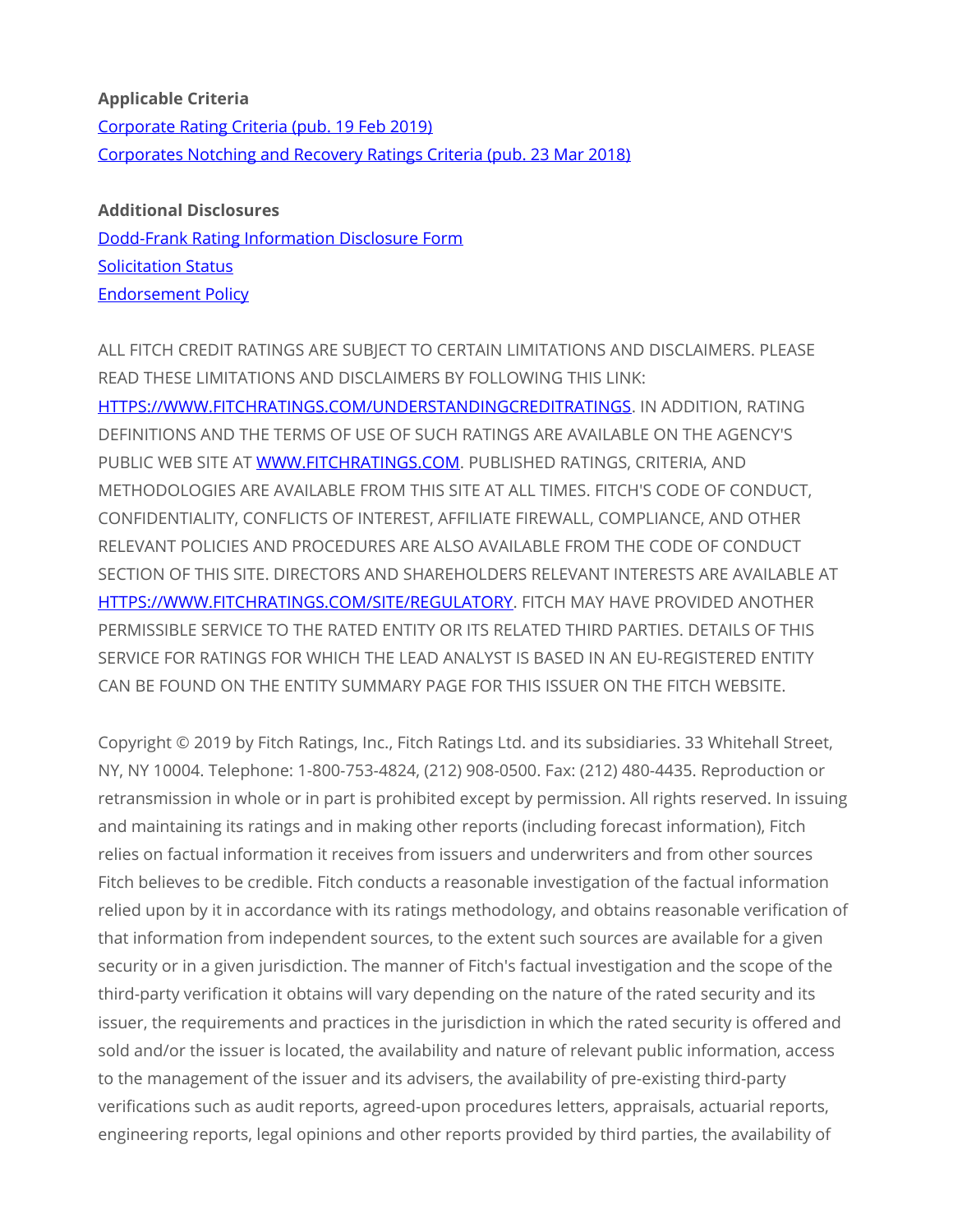independent and competent third- party verification sources with respect to the particular security or in the particular jurisdiction of the issuer, and a variety of other factors. Users of Fitch's ratings and reports should understand that neither an enhanced factual investigation nor any third-party verification can ensure that all of the information Fitch relies on in connection with a rating or a report will be accurate and complete. Ultimately, the issuer and its advisers are responsible for the accuracy of the information they provide to Fitch and to the market in offering documents and other reports. In issuing its ratings and its reports, Fitch must rely on the work of experts, including independent auditors with respect to financial statements and attorneys with respect to legal and tax matters. Further, ratings and forecasts of financial and other information are inherently forward-looking and embody assumptions and predictions about future events that by their nature cannot be verified as facts. As a result, despite any verification of current facts, ratings and forecasts can be affected by future events or conditions that were not anticipated at the time a rating or forecast was issued or affirmed.

The information in this report is provided "as is" without any representation or warranty of any kind, and Fitch does not represent or warrant that the report or any of its contents will meet any of the requirements of a recipient of the report. A Fitch rating is an opinion as to the creditworthiness of a security. This opinion and reports made by Fitch are based on established criteria and methodologies that Fitch is continuously evaluating and updating. Therefore, ratings and reports are the collective work product of Fitch and no individual, or group of individuals, is solely responsible for a rating or a report. The rating does not address the risk of loss due to risks other than credit risk, unless such risk is specifically mentioned. Fitch is not engaged in the offer or sale of any security. All Fitch reports have shared authorship. Individuals identified in a Fitch report were involved in, but are not solely responsible for, the opinions stated therein. The individuals are named for contact purposes only. A report providing a Fitch rating is neither a prospectus nor a substitute for the information assembled, verified and presented to investors by the issuer and its agents in connection with the sale of the securities. Ratings may be changed or withdrawn at any time for any reason in the sole discretion of Fitch. Fitch does not provide investment advice of any sort. Ratings are not a recommendation to buy, sell, or hold any security. Ratings do not comment on the adequacy of market price, the suitability of any security for a particular investor, or the tax-exempt nature or taxability of payments made in respect to any security. Fitch receives fees from issuers, insurers, guarantors, other obligors, and underwriters for rating securities. Such fees generally vary from US\$1,000 to US\$750,000 (or the applicable currency equivalent) per issue. In certain cases, Fitch will rate all or a number of issues issued by a particular issuer, or insured or guaranteed by a particular insurer or guarantor, for a single annual fee. Such fees are expected to vary from US\$10,000 to US\$1,500,000 (or the applicable currency equivalent). The assignment, publication, or dissemination of a rating by Fitch shall not constitute a consent by Fitch to use its name as an expert in connection with any registration statement filed under the United States securities laws, the Financial Services and Markets Act of 2000 of the United Kingdom, or the